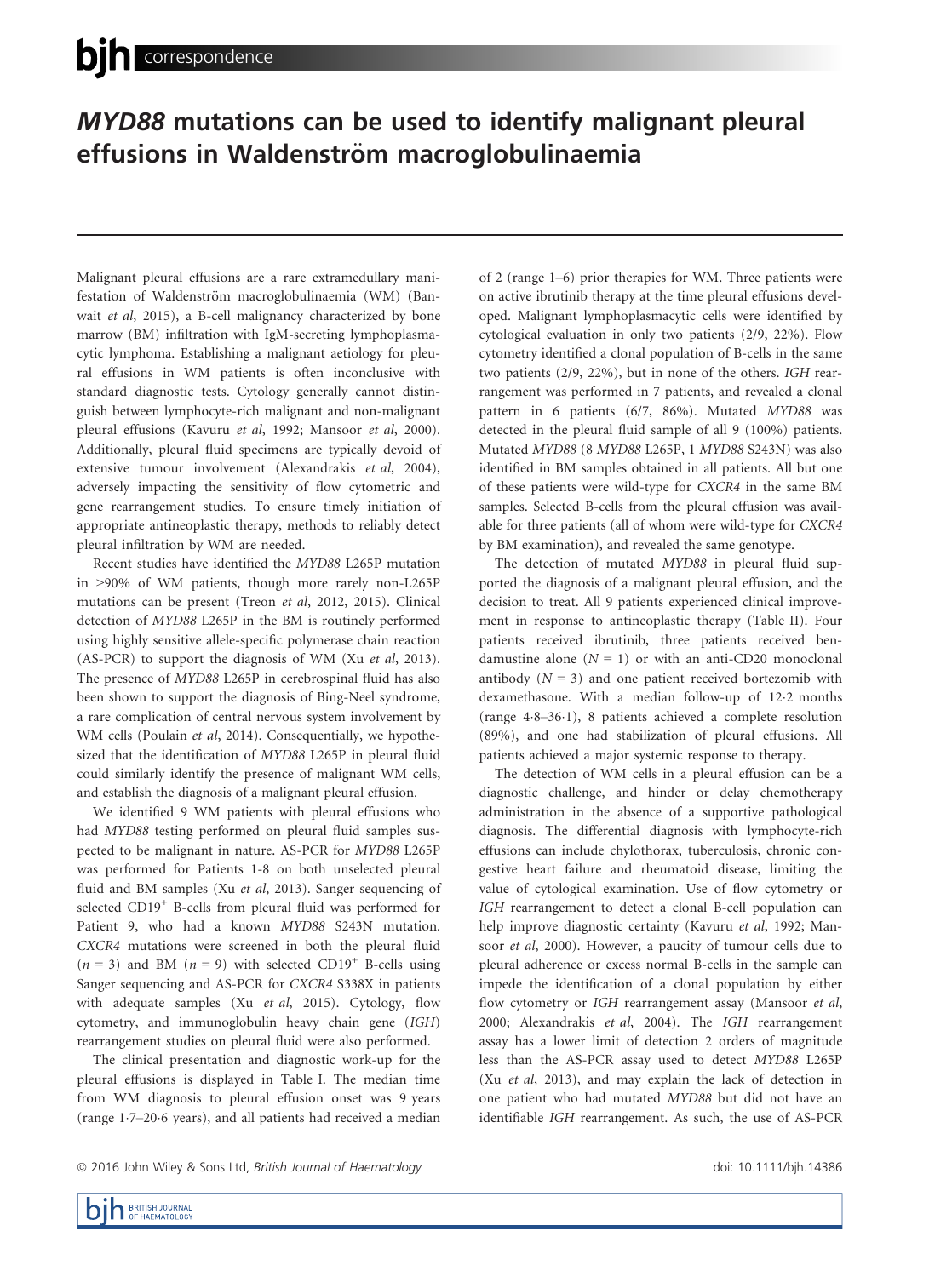|                          |                |        |                             |                                                                  | Table I. Clinical presentation and diagnostic test results of patients with malignant pleural effusions. |                            |                               |                                                                                                                             |                       |                                     |                  |                    |                  |
|--------------------------|----------------|--------|-----------------------------|------------------------------------------------------------------|----------------------------------------------------------------------------------------------------------|----------------------------|-------------------------------|-----------------------------------------------------------------------------------------------------------------------------|-----------------------|-------------------------------------|------------------|--------------------|------------------|
|                          |                |        |                             |                                                                  |                                                                                                          |                            | Pleural Fluid                 |                                                                                                                             |                       | MYD88 mutation                      |                  | CXCR4 mutation     |                  |
| Patient                  | (years)<br>Age | Gender | Symptoms                    | Imaging                                                          | Presentation                                                                                             | $\rm IgM$ $(g/l)$<br>Serum | Cytology                      | Flow cytometry                                                                                                              | rearrangement<br>IGH  | marrow<br>Bone                      | Pleural<br>fluid | marrow<br>Bone     | Pleural<br>fluid |
|                          | 72             | Female | SOB, cough                  | moderate<br>Bilateral                                            | event off-therapy<br>Progressive                                                                         | 19.6                       | No malignant<br>cells         | $CD23^+$ , $CD19^+$<br>$CD5^+$ , $CD10^-$ ,                                                                                 | Polyclonal<br>pattern | Present                             | Present          | (S338X)<br>Present | available<br>Not |
| $\sim$                   | 54             | Female | SOB                         | on right side<br>Unilateral PE<br>to large PE                    | while on ibrutinib<br>Progressive event                                                                  | 5.5                        | No malignant<br>cells         | CD20 <sup>+</sup> , polytypic LC<br>$CD23^{-}$ , $CD19^{+}$ ,<br>$CD5^{+}$ , $CD10^{-}$ ,                                   | Clonal pattern        | Present                             | Present          | Absent             | Absent           |
| 3                        | 73             | Male   | SOB, fatigue                | Unilateral PE<br>on left side                                    | while on ibrutinib<br>Progressive event                                                                  | 45.8                       | No malignant<br>cells         | CD5+, CD10 <sup>-</sup> , CD23 <sup>-</sup> ,<br>CD20 <sup>+</sup> , polytypic LC<br>$CD19^+$ , $CD20^+$ ,                  | Clonal pattern        | Present                             | Present          | Absent             | available<br>Not |
| 4                        | 68             | Male   | SOB, fatigue                | left > right<br>Bilateral PE,                                    | Progressive event<br>off-therapy                                                                         | 22.1                       | No malignant<br>cells         | $CD23^{-}$ , $CD19^{+}$ ,<br>$CD5^{-}$ , $CD10^{-}$ ,<br>polytypic LC                                                       | Clonal pattern        | Present                             | Present          | Absent             | available<br>Not |
| S                        | $\gtrsim$      | Male   | SOB, weight<br>loss         | Unilateral PE<br>on left side                                    | Progressive event<br>off-therapy                                                                         | 24.7                       | No malignant<br>cells         | CD5 <sup>-</sup> , CD10 <sup>-</sup> , CD23 <sup>-</sup> ,<br>CD20 <sup>+</sup> , polytypic LC<br>$CD19^{+}$ , $CD20^{+}$ , | Clonal pattern        | Present                             | Present          | Absent             | Absent           |
| $\circ$                  | 51             | Male   | SOB, fatigue                | Unilateral PE<br>on left side                                    | Progressive event<br>off-therapy                                                                         | 44.2                       | No malignant<br>cells         | $CD5^{-}$ , $CD10^{-}$ , $CD23^{+}$ ,<br>$CD19^+$ , $CD20^+$ ,<br>polytypic LC                                              | Clonal pattern        | Present                             | Present          | Absent             | available<br>Not |
| $\overline{\phantom{a}}$ | 75             | Male   | SOB                         | Unilateral PE<br>on left side                                    | Progressive event<br>off-therapy                                                                         | 25.5                       | Malignant cells<br>identified | CD5 <sup>-</sup> , CD10 <sup>-</sup> , CD23 <sup>-</sup> ,<br>$CD19^+$ , $CD20^+$ ,<br>polytypic LC                         | Clonal pattern        | Present                             | Present          | Absent             | Absent           |
| ${}^{\circ}$             | 69             | Male   | Cough on<br>deep            | Unilateral PE<br>on left side                                    | Progressive event<br>off-therapy                                                                         | 22.2                       | No malignant<br>cells         | $CD5^{-}$ , $CD10^{-}$ , $CD23^{+}$ ,<br>monotypic $\lambda$ LC<br>$CD19^+$ , $CD20^+$ ,                                    | Not performed         | Present                             | Present          | Absent             | available<br>Not |
| $\circ$                  | 69             | Male   | SOB, fatigue<br>inspiration | Bilateral PE                                                     | while on ibrutinib<br>Progressive event                                                                  | $\overline{6}$             | Malignant cells<br>identified | $CD5^+$ , $CD10^+$ , $CD23^-$ ,<br>monotypic $\lambda$ LC<br>$CD19^+$ , $CD20^+$<br>polytypic LC                            | Not performed         | $\ensuremath{\text{Present}}^\star$ | $Present*$       | Absent             | available<br>Not |
|                          |                |        |                             | SOB, shortness of breath; PE, pleural effusion; LC, light chain. | *Patient 9 had MYD88 S243N detected; all other patients had MYD88 L265P identified                       |                            |                               |                                                                                                                             |                       |                                     |                  |                    |                  |

## Correspondence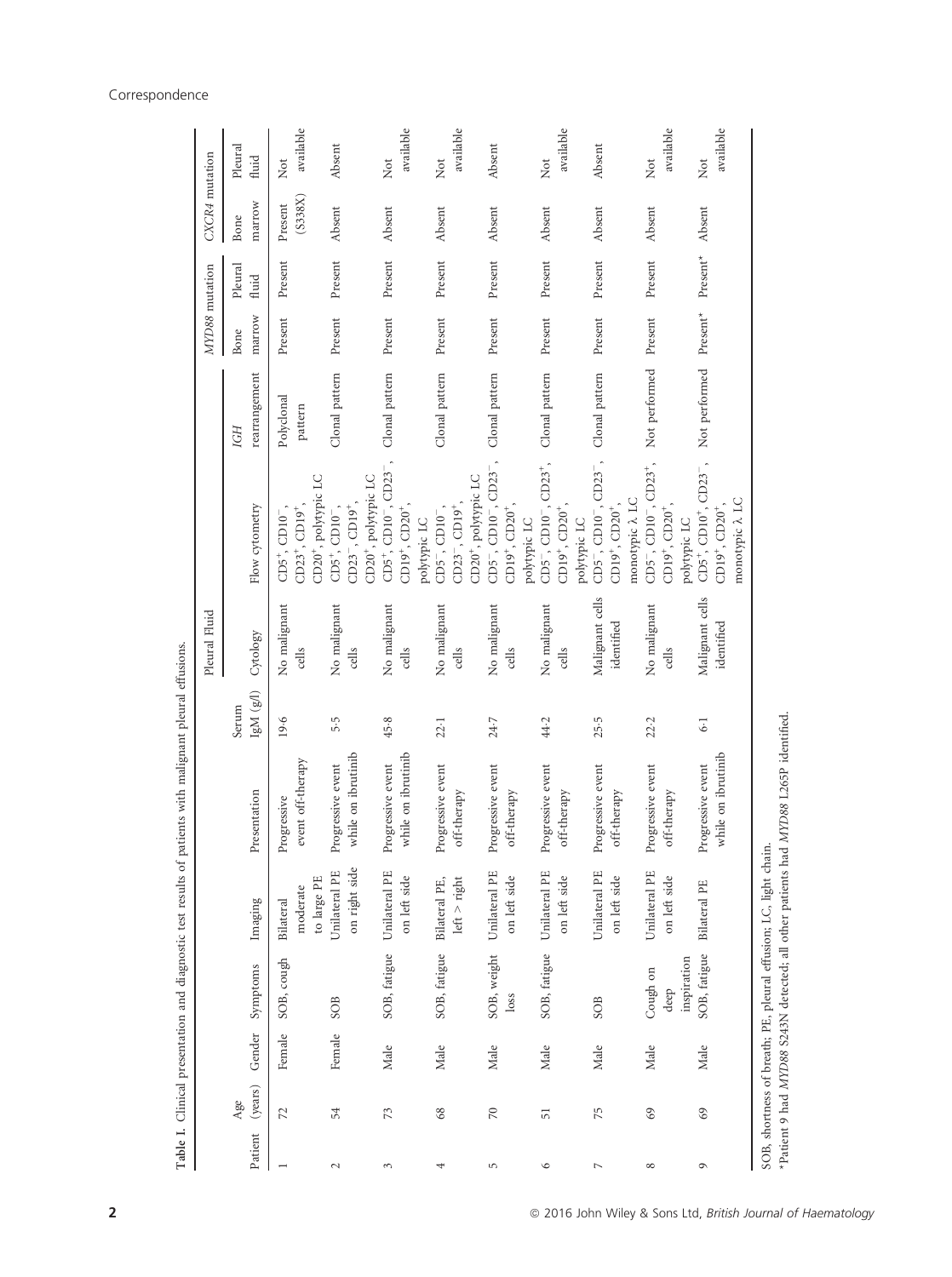| Patient        | Time between<br>PE onset and<br>WM diagnosis<br>(years) | Number of<br>previous<br>therapies | Treatment for PE                                                                                                                                                  | IgM<br>response | Clinical response                                                                                                                             | Follow-up<br>time<br>(months) |
|----------------|---------------------------------------------------------|------------------------------------|-------------------------------------------------------------------------------------------------------------------------------------------------------------------|-----------------|-----------------------------------------------------------------------------------------------------------------------------------------------|-------------------------------|
| 1              | 3.5                                                     | $\mathbf{1}$                       | Ibrutinib 420 mg PO qD                                                                                                                                            | <b>VGPR</b>     | Resolution of SOB, improved cough. Additional<br>thoracentesis not required once therapy initiated.<br>No recurrence of PE.                   | $15-4$                        |
| 2              | 3.7                                                     | $\overline{2}$                     | Bendamustine 70 mg/m <sup>2</sup><br>$IV + of atumumab IV$<br>(4 cycles)                                                                                          | <b>PR</b>       | Exercising without SOB. Continued to have<br>thoracentesis every 2-3 weeks for 3 months while<br>on therapy.                                  | $10-0$                        |
| 3              | $16-1$                                                  | 6                                  | Bortezomib 1.6 mg/m <sup>2</sup><br>SO + dexamethasone<br>20 mg (4 cycles)                                                                                        | PR              | Significant improvement in energy. Additional<br>thoracentesis not required once therapy initiated.<br>No recurrence of PE.                   | 21.5                          |
| $\overline{4}$ | 9.0                                                     | 1                                  | Bendamustine 90 mg/m <sup>2</sup> IV<br>+ rituximab 375 mg/m <sup>2</sup><br>IV (6 cycles)                                                                        | PR              | Complete resolution of PE after 6 months of<br>therapy. PE recurred after 1 year, and the patient<br>was initiated on ibrutinib 420 mg PO qD. | 33.8                          |
| 5              | 5.8                                                     | 2                                  | Ibrutinib 420 mg PO qD                                                                                                                                            | PR              | Resolution of SOB, and pleural catheter was<br>removed after 4 weeks on therapy. No recurrence<br>of PE.                                      | 12.2                          |
| 6              | 1.7                                                     | 1                                  | Ibrutinib 420 mg PO qD                                                                                                                                            | PR              | Resolution of SOB and improved energy level. No<br>recurrence of PE after therapy initiation.                                                 | $36-1$                        |
| 7              | 20.6                                                    | $\overline{4}$                     | Ibrutinib 420 mg PO qD                                                                                                                                            | PR              | Pleural catheter was inserted at time of therapy<br>initiation, and was removed after 6 months. No<br>recurrence of PE.                       | $10-8$                        |
| 8              | $14-0$                                                  | 3                                  | Bendamustine 70 mg/m <sup>2</sup> IV<br>+ rituximab 375 mg/m <sup>2</sup><br>IV (treatment<br>ongoing at this time;<br>patient has<br>received 3 cycles thus far) | PR              | SOB has stabilized. Patient still reports some pain<br>in left chest upon deep inspiration.                                                   | 4.8                           |
| 9              | 3.5                                                     | 2                                  | Bendamustine 90 mg/m <sup>2</sup> IV<br>$(6$ cycles)                                                                                                              | PR              | Improved performance status with resolution of<br>SOB. No evidence of recurring PE.                                                           | 7.4                           |

Table II. Treatment and clinical response of malignant pleural effusions.

SOB, shortness of breath; PE, pleural effusion; CR, complete response; VGPR, very good partial response; PR, partial response.

for mutated MYD88 may represent a more sensitive tumourdirected molecular tool for supporting the diagnosis of a malignant pleural effusion in WM.

The predominance of wild-type CXCR4 patients in this cohort is consistent with the genotype of WM patients who typically develop extramedullary disease. CXCR4 promotes homing of the WM cells in the BM, and its absence may account for the higher rate of extramedullary disease observed among wild-type CXCR4 patients (Treon et al, 2014). Extramedullary involvement also appears more prominent among previously treated WM patients further along in their disease course (Banwait et al, 2015), which may reflect the emergence of a clone with extramedullary preference in response to therapeutic pressure. Such clonal evolution may explain the incidence of pleural effusions described herein, as onset occurred after multiple therapies and approximately 10 years from the initial WM diagnosis.

In summary, our studies show that mutated MYD88 can be used to identify malignant pleural effusions in WM patients. WM patients with a suspected malignant pleural effusion should be considered for MYD88 mutation testing (MYD88 L265P and non-MYD88 L265P, if wild-type by AS-PCR for MYD88 L265P) as part of their workup to establish the aetiology of their pleural effusion.

## Author contributions

JNG, SPT, JJC designed the study. ZRH, LX, SPT performed MYD88 mutation testing. JNG, KM gathered clinical data. JNG drafted the initial manuscript. All the authors read and approved the final manuscript.

Joshua N. Gustine<sup>1</sup> Kirsten Meid<sup>1</sup> Zachary R. Hunter<sup>1</sup> Lian  $Xu<sup>1</sup>$ Steven P. Treon<sup>1,2</sup> Jorge J. Castillo<sup>1,2</sup>

<sup>1</sup>Bing Center for Waldenström Macroglobulinemia, Dana-Farber Cancer Institute, and <sup>2</sup>Department of Medicine, Harvard Medical